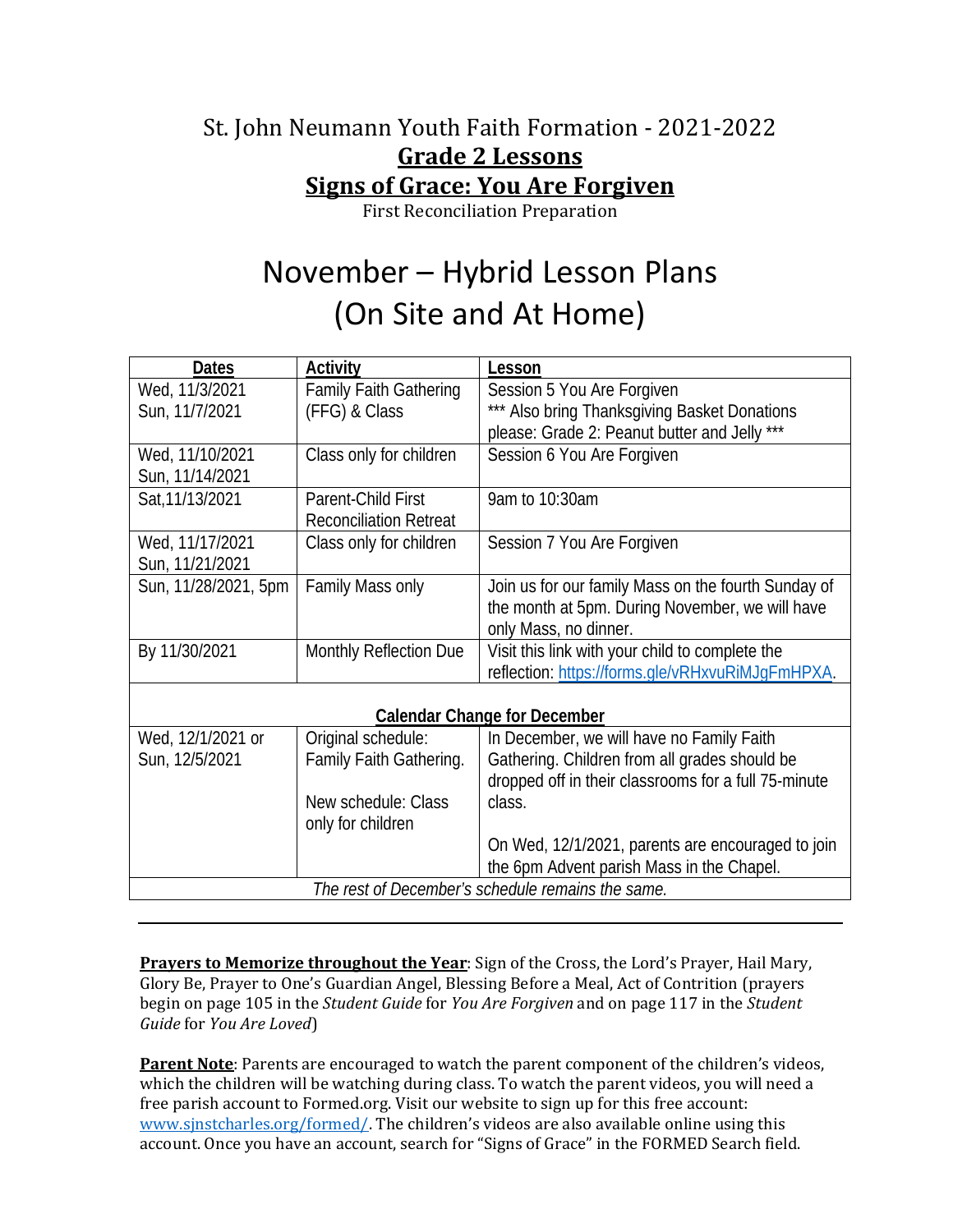

## Session 5 Details

#### **Session 5 Forgiven Key Ideas**:

- 1. God gives us his laws because he wants what is good for us and his laws show us the path of goodness.
- 2. Sin is a choice against loving God and neighbor.
- 3. Mortal sin breaks our relationship with God; venial sin hurts our relationship with God, but does not break it.
- 4. Our conscience is God's gift that helps us to do good and avoid evil.
- 5. Our conscience needs to be formed according to God's laws.
- 6. When we sin, we must repent and ask God for forgiveness.



### **Catechists and Children, complete in class**:

- Goal is to communicate the key ideas of Session 5.
	- o **Before class**, set up the classroom as you desire. All Session 5 pages and stickers should be taken out of the *Student Activity Book*, stapled, and be ready to be sent home with the children at the end of class.
	- o **Be on the upper level** for the Family Faith Gatherings (Sundays in Hoffman Center; Wednesdays in Hermes-Media Center) at the start time of the session. Once upstairs, get your grade-level sign, which will be in the white basket on a rolling cart. Therese will dismiss catechists and students to the lower level by grade about 10 minutes into the session. Lead students single file to lower-level classroom through stairwell by the nursery.
	- o **In the classroom: Session 5.** Watch the *You Are Forgiven* Session 5 children's video, and complete Session 5 in *Student Guide,* concentrating on key ideas. Handout the St. Teresa of Calcutta saint cards. (30 min.). Be sure to send home the Session 5 pages and stickers from the children's *Student Activity Books*. (35 min)
	- o **Return to parents** on upper level by: Sunday by 9:50 am and Wednesday by 6:50 pm. *Return your grade‐level signs to the white basket.*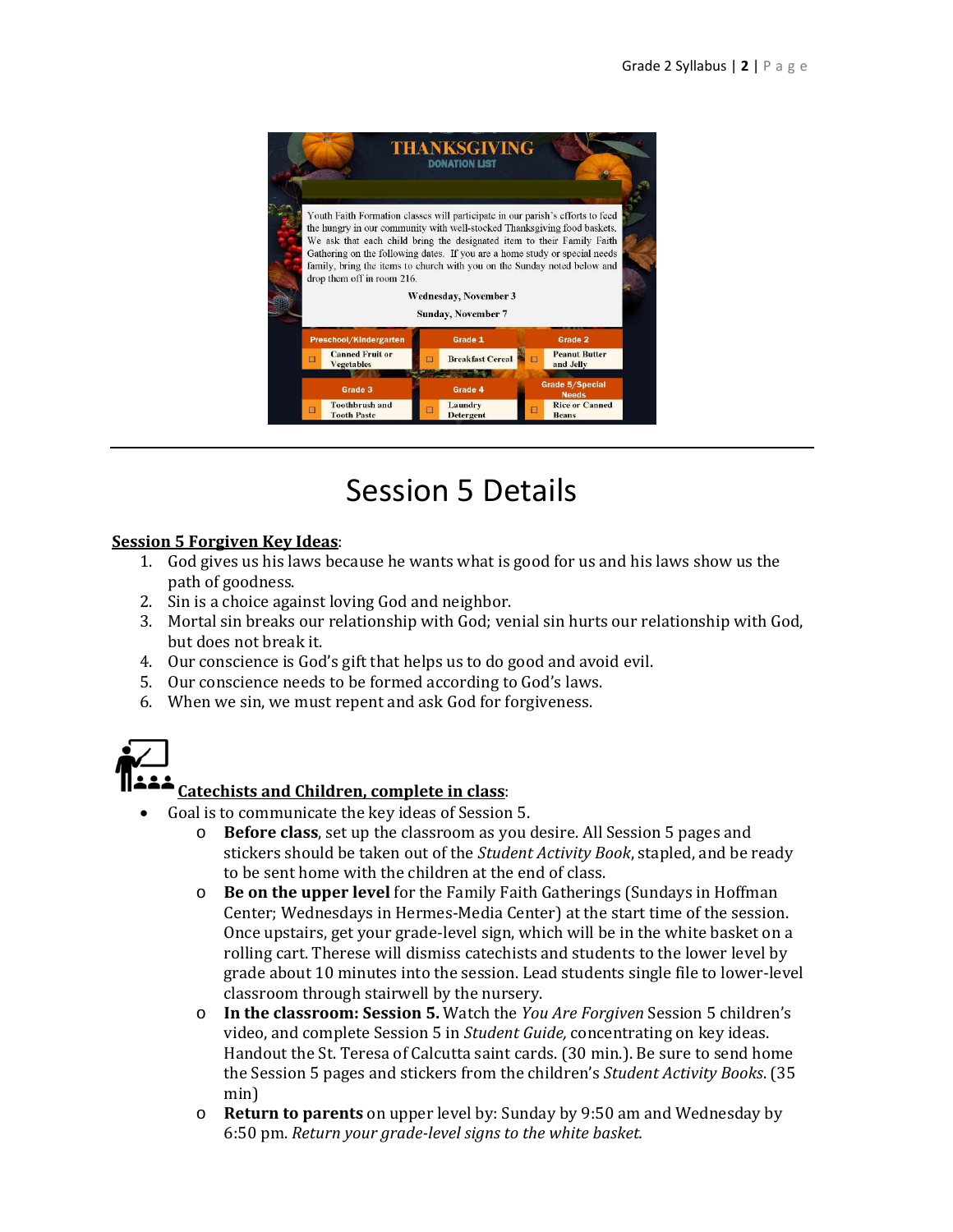## **Classroom Handouts for 11/3/2021 and 11/7/2021**:

St. Teresa of Calcutta saint cards.



## **Parents and Children, complete at home**:

- Complete "Jesus Heals" story in the *Book of Bible Stories*, pages 100-103.
- Complete the Family Take-Home Pages for Session 5 Forgiven in the *Student Activity Book*.
- Optionally, complete any pages for Session 5 Forgiven in the *Student Activity* book that are undone.
- Parents, please watch the Session 5 Forgiven parent video on Formed.org at: https://watch.formed.org/forgiven/season:1/videos/answering-common-questionsabout-confession. (See parent note above regarding a free parish account to Formed.org).

## Session 6 Details

### **Session 6 Forgiven Key Ideas**:

- 1. Jesus forgives our sins in the Sacrament of Reconciliation.
- 2. Jesus institutes the Sacrament of Reconciliation so that we can know his forgiveness and mercy: "Receive the Holy Spirit. If you forgive the sins of any, they are forgiven. If you retain the sins of any, they are retained" (John 20:22-23).
- 3. Jesus is really present and acting through the priest to forgive our sins in the Sacrament of Reconciliation.
- 4. The Sacrament of Reconciliation forgives our sins, restores sanctifying grace, and gives us grace to avoid future sins.



## **Catechists and Children, complete in class**:

- Parents will drop off and pick up children in the classrooms.
- Watch the *You Are Forgiven* Session 6 children's video.
- Complete Session 6 in *Student Guide*.
- Handout the St. Faustina Kowalska saint cards.
- Be sure to send home the Session 6 pages and stickers from the children's *Student Activity Books*.

#### **Classroom Handouts for 11/10/2021 and 11/14/2021**:

• St. Faustina saint cards.



## **Parents and Children, complete at home**:

 Complete "The Risen Jesus Appears to His Friends" story in the *Book of Bible Stories*, pages 234-237.